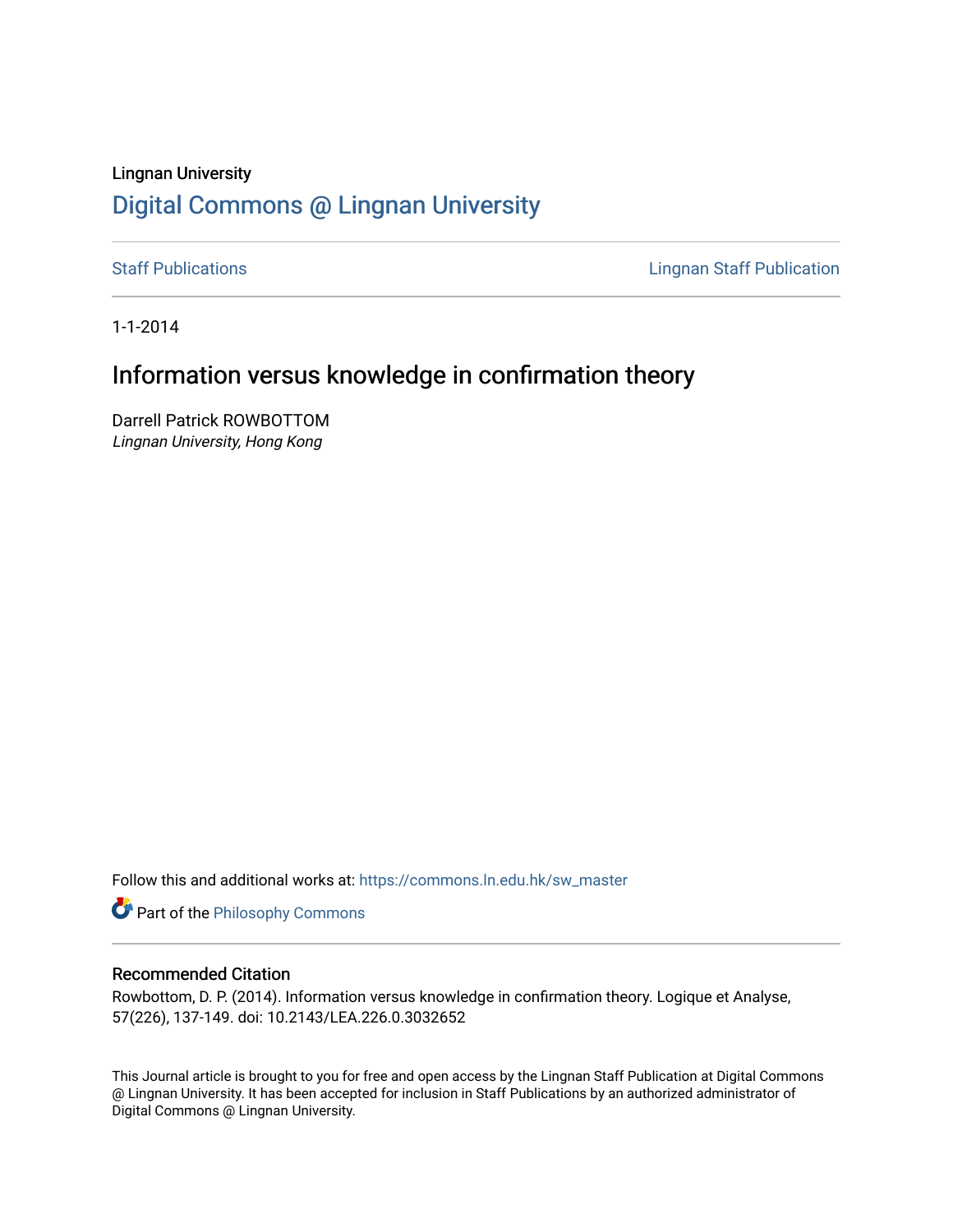Preprint – Forthcoming in *Logique et Analyse*

## **Information versus Knowledge in Confirmation Theory**

Darrell P. Rowbottom Department of Philosophy Lingnan University

darrellrowbottom@ln.edu.hk

### **1. Introduction: Background 'Knowledge' in Confirmation Theory**

Confirmation functions are typically defined in terms of conditional probabilities, which involve three distinct types of argument: hypotheses (*h*), evidence (*e*), and background statements (*b*). Most obviously, this goes for Bayes's theorem; see, for example, Salmon (1990). But here are some other examples:

> $C(h, e, b) = \frac{P(e|h b) - P(e|b)}{P(e|h b) - P(eh|b) + P(e|b)}$ Popper (1983)

> > $r(h, e, b) = log \frac{P(h|e \& b)}{P(h|b)}$

Milne (1996)

$$
l(h, e, b) = \log \frac{P(e|h \& b)}{P(e|\sim h \& b)}
$$
  
Huber (2008)

Now many authors on confirmation-related issues (or working in formal epistemology more generally)—for example, Keynes (1921), Eells and Fitelson (2000), and Huber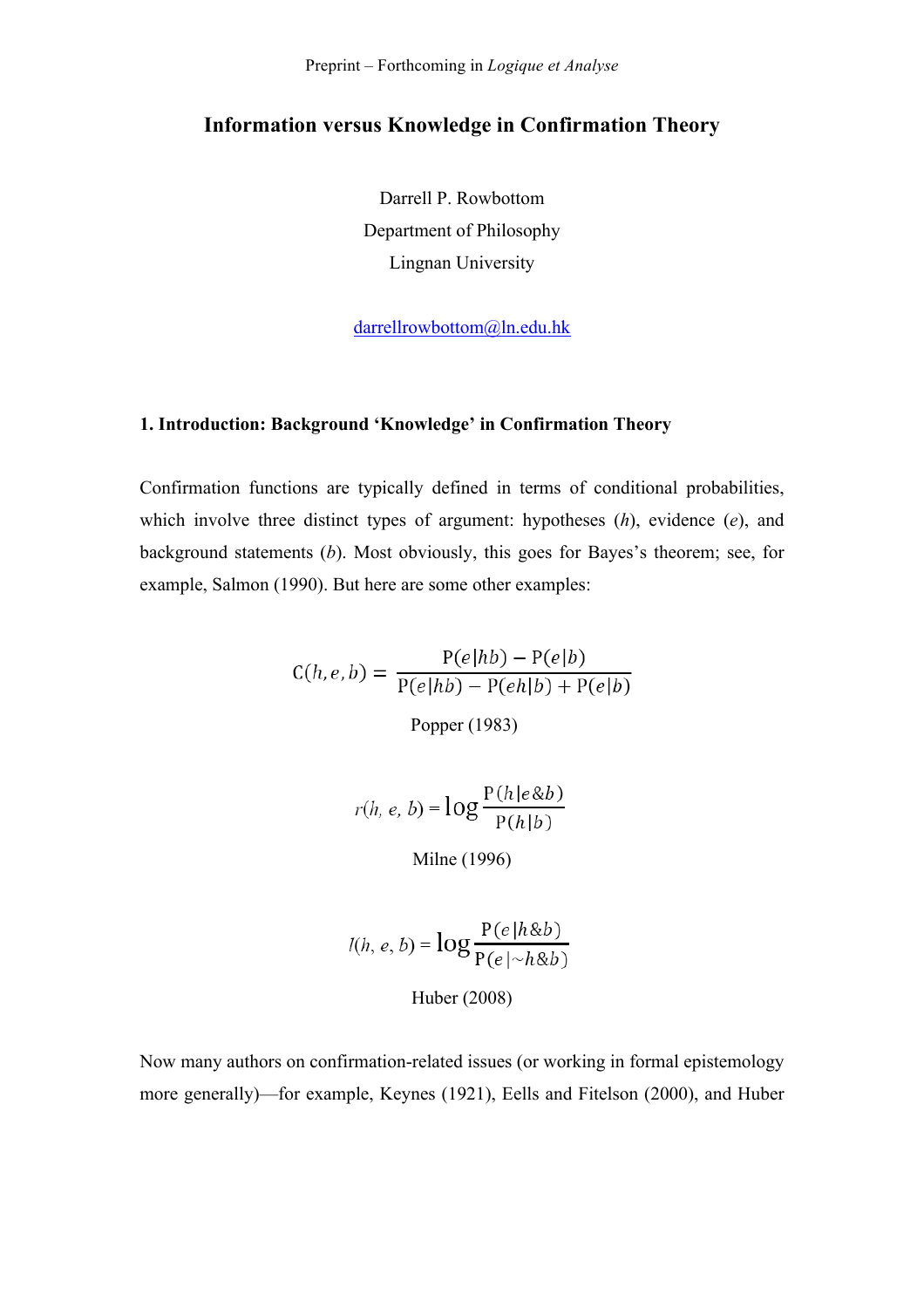(2007)—refer to *b* as 'background knowledge'.<sup>1</sup> But I shall argue in this paper that this should *not* be understood as knowledge in the usual sense of mainstream epistemology, i.e. as entailing belief and justification.<sup>2</sup> In fact, I will argue that it need concern neither justification nor belief, so that *b* does not even concern 'knowledge' on the true belief account proposed by Sartwell (1992). What I say will not tell against the rather more radical (and unpopular) notion of objective knowledge defended by Popper (1972, p. 286)—'where we take the word "knowledge" in the objective or impersonal sense, in which it may be said to be contained in a book; or stored in a library; or taught in a university'—except in so far as it may need to be conceded that *b* should be true. Indeed Allo (2010, p. 251), who advocates the kind of informational turn that I will argue for (in a limited context in the present paper), cites Popper (1968) approvingly and notes that his approach: 'immediately rules out most traditional theories of knowledge'. For present purposes, it will suffice to understand 'information' by way of a subtractive definition, in line with Dunn (2008, p. 581), as: 'what is left from knowledge when you subtract justification, truth, belief … [and] the thinker.' (We will later see that there is, however, some dispute over whether 'truth' should be subtracted.)

Although I will here focus on *b*, some might also be tempted, following Williamson (2000), to suggest that all evidence should be construed as knowledge too. (This is according to the E=K thesis, that all evidence is knowledge and *vice versa*. 3 ) One interesting result of taking this route is that the distinction between *e* and *b* may appear somewhat arbitrary, provided that *b* should be understood as background

<sup>&</sup>lt;sup>1</sup> Somewhat surprisingly, given his philosophical predilections, even De Finetti (2008, p. 36) writes that 'to speak of the probability of an event *tout court*, without any qualification, does not have any concrete meaning. Rather, it must be kept in mind that probability is always relative to the state of knowledge of the person who is making the judgement.' Elsewhere on the same page, however, he instead writes of changing states of *information*. And I believe he would have agreed with me, if pressed, that this is a superior formulation. This is indicated by his earlier choice of section title (p. 18) as 'Probability Depends on the Subject's State of Information', where he explains 'By the expression "state of information" I mean *all of* the previous experience, everything the person has seen, heard, read, and so forth.' (But note that 'knowledge possessed' is also referred to, again, on the same page. In short, De Finetti appears to use 'information' and 'knowledge' interchangeably, perhaps as a result of insensitivity to the difference between the notions in mainstream epistemology.) See also De Finetti (1974, §5.91), where the discussion is conducted purely in terms of information.

<sup>2</sup> Note that this does not presuppose a JTB-style account of knowledge. For example, Williamson (2000) takes knowledge to entail belief and justification (although he also holds that it is unanalyzable). See also Rowbottom (2010).

<sup>&</sup>lt;sup>3</sup> For other criticisms of this view from the point of view of formal epistemology, see Williamson  $(2010, \text{pp}, 4-6)$ .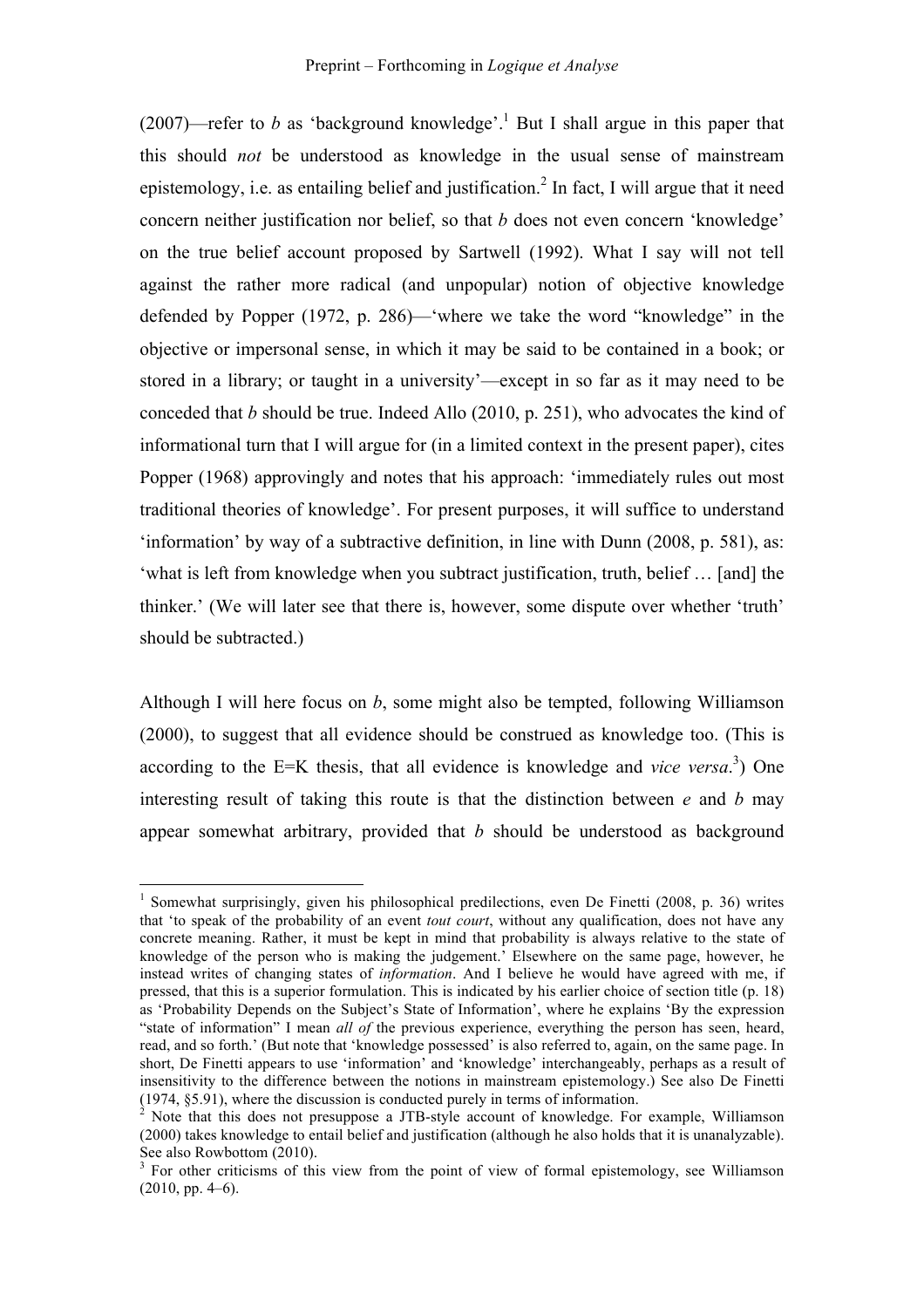*knowledge*. In short, if E=K holds then *b* would be background *evidence* in virtue of being background knowledge. And this raises the question "What's the difference between the evidence (*e*) and the background evidence (*b*)?"

One plausible way to answer this question is to appeal to the temporal order of the evidence, with *b* being evidence that is old relative to *e*, and the notion of *relative evidence*. For example, if *e* & *b* entails *h* but neither *e* nor *b* entails *h* in isolation, then we may say that *e* is evidence for *h relative to b.* Thus if *b* is our knowledge now, and we discover *e* tomorrow, then we might declare: "We have discovered new evidence for *h*!" But this would be elliptical. What we would really mean, in terms of the more fundamental notion of absolute evidence, is that the confirmation value of *h* relative to current total evidence (i.e.  $e \& b$ ) is greater than the confirmation value of *h* relative to past total evidence (i.e. *b*).

It may therefore be helpful to construe my following argument as that background *evidence* should not be construed as knowledge, or else that background statements should not be understood as evidence (e.g. if one insists that E=K). And since whether some evidence (or statement) is in the background rather than the foreground is merely a matter of historical contingency—e.g. the precession of the perihelion of Mercury may have been discovered after the proposal of general relativity, and therefore not have been part of *b* as it was at the time of its actual proposal—it is easy to see how what I will argue goes for *e* if it goes for *b*. In short, in what I argue below it is reasonable to substitute *e* for *b* (with a few superficial adjustments where necessary). To give a quick example, if *b* can involve information recorded in a book but not believed then so can *e*.

### **2. 'Background Knowledge' without Belief**

When we employ confirmation functions, we are often interested in how confirmed a hypothesis is, or was, relative to the information available at a particular point in time.<sup>4</sup> Sometimes, it is true, we will only be concerned with what the scientists

 <sup>4</sup> It would be wrong to dismiss appeal to 'background knowledge' simply on the basis that *b* will far outstrip what is believed by any individual scientist. Instead, one should allow for group beliefs, as well as group knowledge. One might also use an intersubjective (or interobjective) account of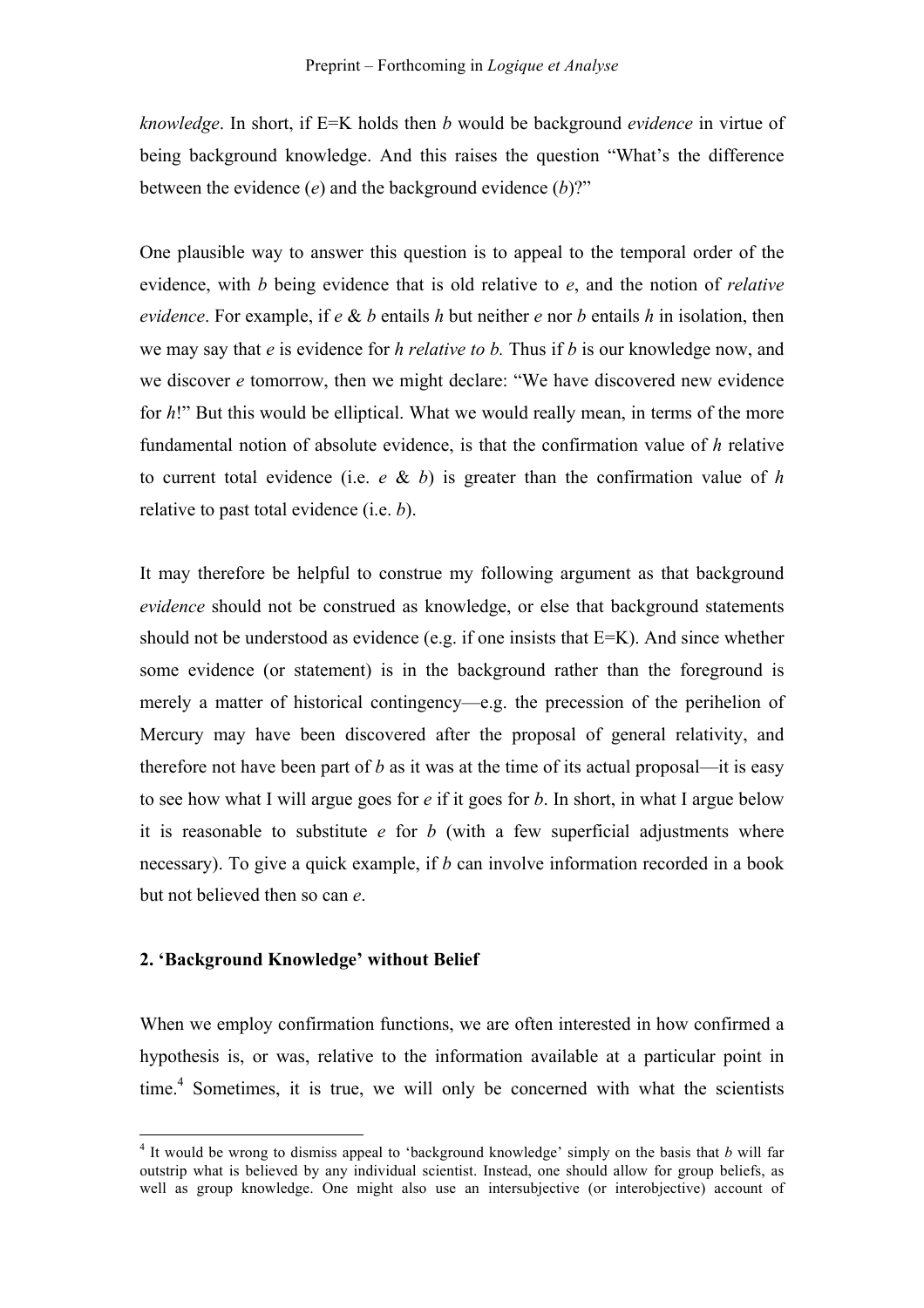involved in a scenario believe (or believed); for example, we might be interested in the estimated confirmation value of a theory with respect to views shared in a frank discussion, e.g. of Pauli's pilot wave theory relative to the debate concerning this at the Solvay conference of  $1927<sup>5</sup>$  However, other times we may be concerned not only with what scientists actually believe (or believed), but also with other information accessible to the community. (And note that what is said is *not* always what is believed. The norms of assertion are not always respected.)

Consider a scientist who has conducted many experiments to test a theory, and has painstakingly recorded the results in his notebook (or in a computer file). While he may remember what his statistical analysis of those results showed, e.g. the calculated average value of some variable, the relevant error range, and so forth, he would not remember each and every result. (In fact, he may never have possessed beliefs about many of those results. He may have typed them into a spreadsheet unthinkingly, or set up apparatus to gather them in an automated fashion.) So if his statistical analysis were flawed, he would be *mistaken* about how his results bear on the theory. Thus we might also say that he would be *mistaken* about how well confirmed (or corroborated) the theory was by his experimental results. And semantic quibbles aside, it is clear that information which has been collected as a result of human effort but never believed *can* bear a confirmation (or corroboration) relation to hypotheses in which we are interested. This is exactly why good scientists are concerned to check that they have analysed their data properly.<sup>6</sup>

I can only see one objection to this claim, which is that the data referred to above may not be information because it is not *propositional* in format. My response to this is twofold. First, as I will later explain, I am not convinced that all information need be propositional. Second, and more importantly at the present juncture, the foregoing

<sup>&</sup>lt;u> 1989 - Andrea San Andrew Maria (h. 1989).</u><br>1900 - Andrew Maria (h. 1980). probability, where group degrees of belief are central, in one's favoured confirmation function; see Gillies (1991) and Rowbottom (2008a, Forthcoming).

 $<sup>5</sup>$  See Cushing (1994) for more on this.</sup>

<sup>6</sup> What I say here gels with the view of Allo (2011, p. 420) on being informed: 'what is… the difference between being informed that  $p$  and having a true belief that  $p$ ? The main reason for keeping these distinct is that the latter includes a mental state whereas the former doesn't.' On such a view, we may say that we are primarily interested in *how the scientist is informed*, with a view to calculating confirmation. (I have some worries, however, about whether *mental states* are ultimately the issue. For example, one might take a betting interpretation, or a dispositional interpretation, of degrees of belief. See the further discussion in Rowbottom (2012, Forthcoming).)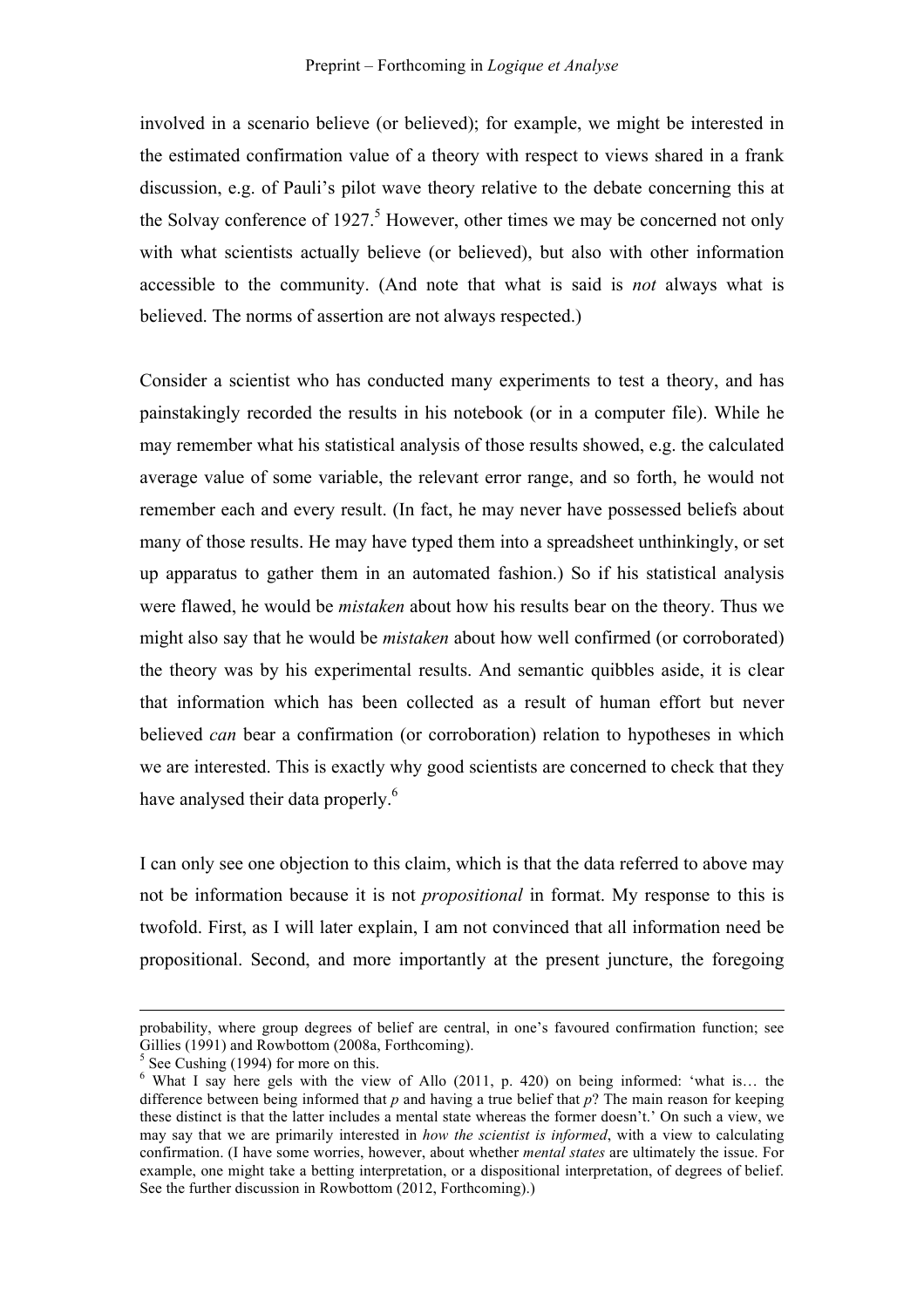argument goes through even if all information *is* propositional. This is because we may imagine a scientist writing complete sentences in his notebook, i.e. explicit propositions, even if one wants to insist that recording numbers in a table does not constitute a kind of short-hand (as I think it does).

Actually, it may even be possible to advance an argument that we *ought* to consider all the information *accessible* to us (from a purely epistemic, not pragmatic, point of view), even when some of it is believed by no-one, on the basis of Carnap's (1962, p. 211) 'Requirement of Total Evidence… [that] the total evidence available must be taken as a basis' when a probability is calculated. Normally, this requirement is only considered in a synchronic and/or local sense, with respect to background beliefs. And it is easy to see why it holds in this case. Electing to disregard an experimental result that is favourable for a theory which you dislike—without making any attempt to explain the result away via appeal to experimental error, or mistaken auxiliary hypotheses used in generating predictions—is an epistemic no-no. Carnap (ibid.) offers further examples:

If a judge in determining the probability of the defendant's guilt were to disregard some relevant facts brought to his knowledge… or if a scientist pleading for a certain hypothesis omitted in his publication some experimental results unfavourable to the hypothesis, then everybody would regard such a procedure as wrong.

Although Carnap neglects to mention this, however, his very own examples suggest that the principle may also be appropriate in a diachronic and/or 'extended' sense. Return to our aforementioned scientist. His published reports on his tests are supposed to take into account all of the relevant experimental evidence at his disposal. But he need not—thank goodness!—memorise the results of each experiment he (or his automated system) conducted.

Perhaps it is true that we are interested in what such a scientist is *disposed* to believe; in his *dispositions to believe*, as explained by Audi (1994). (Before I wrote this sentence, I had a *disposition to believe* that '145 multiplied by 0.9 is 130.5' due to my understanding of elementary arithmetic. As I write *this* sentence, I occurrently believe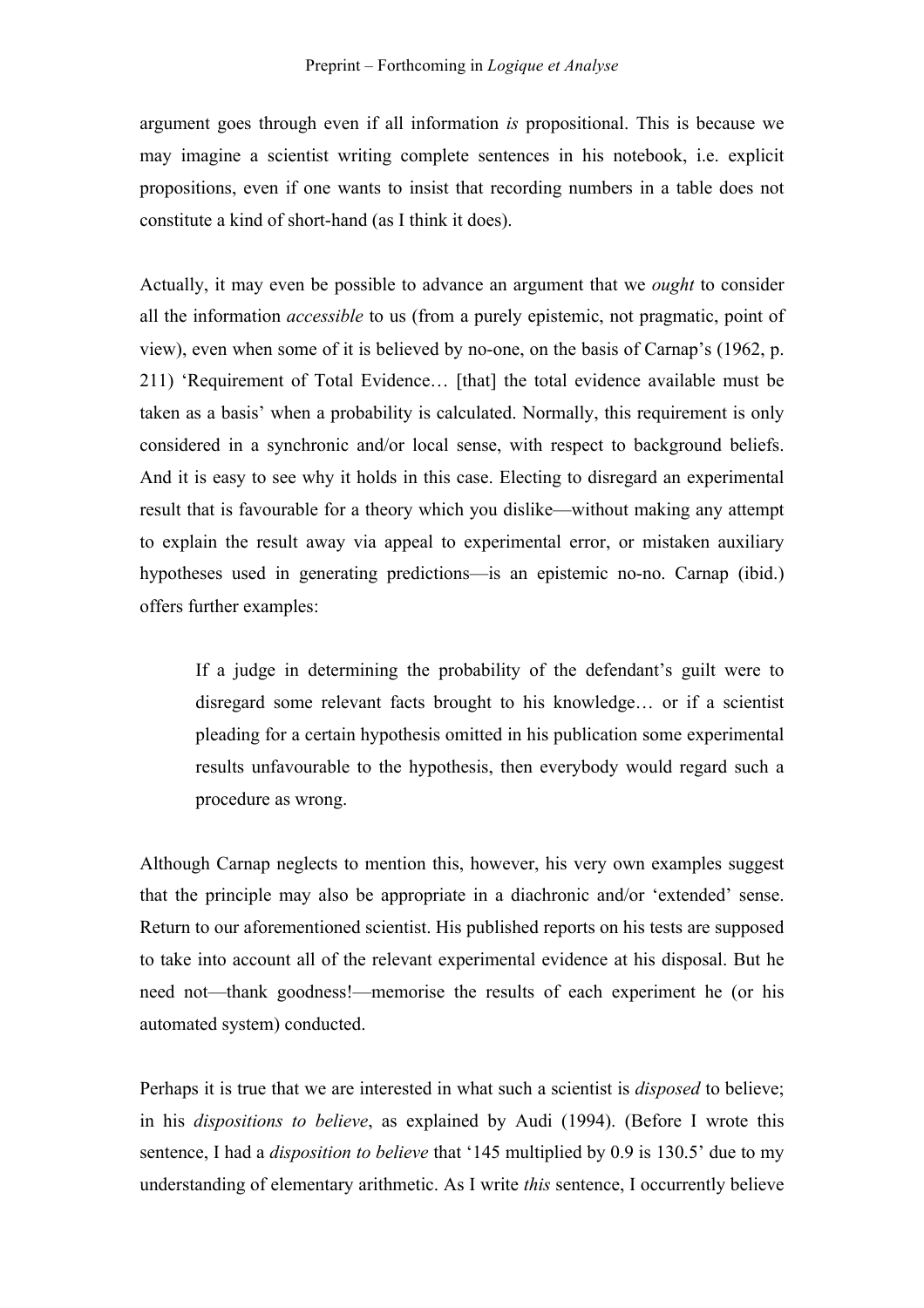that '145 multiplied by 0.9 is 130.5'. And for quite a while after writing—until I forget—I will have the dispositional belief that '145 multiplied by 0.9 is  $130.5'$ .<sup>7</sup>) But then, to reiterate, we are not merely interested in what he *actually* (occurrently or dispositionally) believes, at the point in time in question, when we calculate a confirmation value. We take the information in the notebook, which is not believed by anyone (unless we entertain the highly controversial notion of an 'extended mind'), to be relevant to the state of science (as opposed to the scientist). In short, the notebook is like an external memory. The information in this external memory can be read by anyone with the right hardware and software (e.g. perceptual apparatus and language skills).

There is one remaining worry. Didn't I admit at the start of this section that *sometimes*, at least, we will be interested only in the beliefs of scientists? So might we not conclude that there are two kinds of confirmation: one objective, not concerning only beliefs, and one personal or interpersonal, which necessarily concerns beliefs?<sup>8</sup> We could. But I do not think we should. Rather, I think that we consider only beliefs, of necessity, when we are interested in determining a person's or group's confirmation *estimate*—or best confirmation estimate—for some theory. (The mathematical formulae used may stay the same. The interpretation of the values can differ.) But even if I am wrong, it does not follow that any personal or interpersonal sense of confirmation involves knowledge. As we will see, the relevant beliefs may be unjustified or false.

#### **3. 'Background Knowledge' without Justification**

Now let's imagine that the argument made in the previous section fails (although I insist that it does not). Does it follow that *b* should be understood as 'background

<sup>&</sup>lt;sup>7</sup> One could develop a similar account of dispositions to know, as opposed to dispositional knowledge. If one is disposed to form a true belief in a proposition in a reliable way, for instance, then one may have a disposition to know that proposition. Thus some might think I possessed a disposition to know that '145 multiplied by 0.9 is 130.5' before writing this paper, and now possess dispositional knowledge of that proposition.

<sup>&</sup>lt;sup>8</sup> I am grateful to an anonymous referee for raising this interesting possibility. He/she agrees with me, however, that a personal or interpersonal sense of confirmation should not concern only true beliefs, and hence not only background knowledge.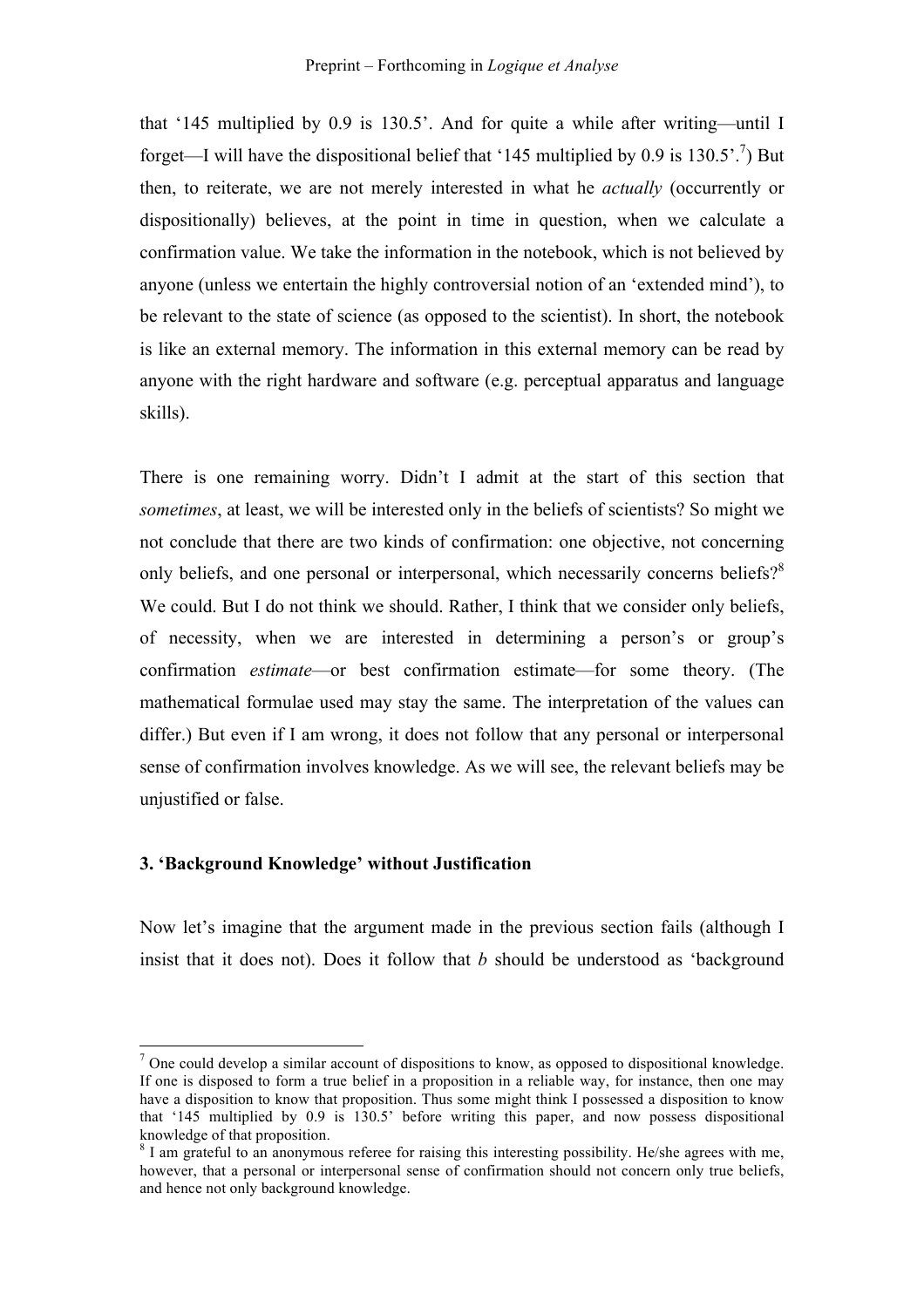knowledge' rather than 'background beliefs' (or 'background information that is believed')? Not if *b* may include *unjustified* beliefs.

The argument that it may is again based on possible applications of confirmation theory *to actual situations*. For in many actual situations, something is believed to be true without any justification in either an internal (i.e. personally accessible) or external sense. $9/2$  (And although we will not discuss this here, information that has never been the object of belief can be classified as true, e.g. in a computer file, by unreliable processes or for poor reasons.)

Consider how often memories are appealed to in science and beyond, and how easily testimony based on memories may spread through a community. Now if we are to trust the findings of psychologists on how easily false memories may be created—see, for instance, Roediger and McDermott (1995)—then we must conclude that appeal to memory is *unreliable* in a significant class of circumstances (some of which will be relevant to memories invoked in scientific contexts). Hence it is not externally justified on a reliabilist account, in said class of circumstances, and it is difficult to see how it could be on any other externalist view of justification.

Alternatively, consider the widespread belief in N-rays in early twentieth-century France. These were posited by a well-respected senior physicist, Blondlot, and over 300 papers were written on the topic, by around 120 scientists, between 1903 and 1906.<sup>10</sup> But Blondlot was eventually discredited in an embarrassing fashion; for he claimed to be able to detect them even when an allegedly vital component of his apparatus—an aluminium prism—had been secretly removed by a visiting American physicist, Wood. Now the bulk of serious historical scholarship on this episode agrees that it is false, as Bird (2007, p. 67) has recently claimed, that 'Blondlot believed in the existence of what he called N-rays for what it is clear were entirely spurious and  $irrational reasons.<sup>11</sup>$  (And even if Bird were right, then I could use this example, instead, in support of the view that beliefs unjustified in an *internal* sense can be

 $9$  In the words of Chisholm (1977, p. 17), on an internalist account: 'we can know what it is, on any occasion, that constitutes our grounds, or reasons, or evidence for thinking that we know.'<br><sup>10</sup> The figures are reported by Lagemann (1977).

 $^{11}$  Langmuir (1985) agrees with Bird's sentiments. Price (1975) and Nye (1980) do not.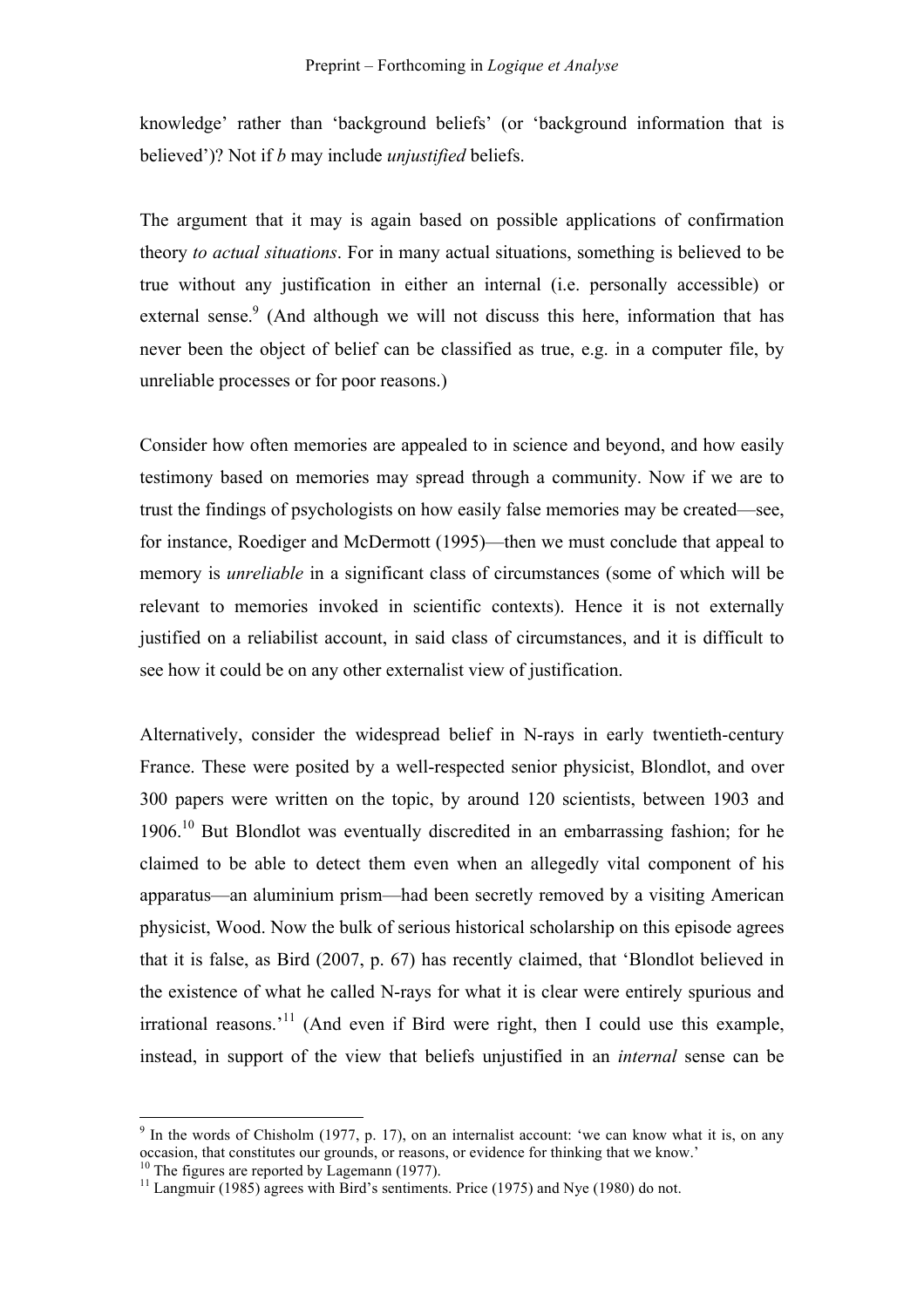widespread in science.<sup>12</sup>) Rather, it seems that Blondlot and the other scientists concerned were relying on naked eye observations in a class of scenarios in which these are unreliable. Here's what Bauer (2002) says about the episode:

[P]resumably what was pathological here was a reliance on visual observation under conditions—a darkened room—where optical illusions readily occur. (One modern test for glaucoma is to note over what field of view one can detect flashes of light on a dark background. Anyone who has taken such a test knows that one 'sees' some number of flashes that are not actually there.) But Blondlot was a distinguished member of the French scientific establishment. He had been particularly praised for showing that X-rays moved at the speed of light *which he had established by the same method of visual observation*, in that case variations in the apparent intensity of electric sparks. Blondlot was therefore very unfortunate; but how can he be blamed for continuing to use a technique that had been so successful? "The curious error of N-rays is much more a sort of mass hallucination, proceeding from an entirely reasonable beginning" (Price 1975, p. 159). Moreover, the *facts* Blondlot reported were confirmed by a number of his fellow scientists, not only in his laboratory but also elsewhere in France; which gave Blondlot good reason to think his discovery a genuine one.

Problems with memories, or even with simple observational beliefs, are also significant when we consider internal accounts of justification instead. For example, it is hard to see how the mere fact that I possess a memory that *p* makes me justified in believing that *p* when I am painfully aware of the ways in which my memory formation procedure may be flawed.<sup>13</sup> Consider, in particular, the research in empirical psychology indicating that we often have false memories concerning the

<sup>&</sup>lt;sup>12</sup> The *possibility* of widespread unjustified beliefs in science is also defended in Rowbottom (2008b) and Rowbottom (2010), and appears to be accepted by Bird (2008) (in line with the quotation in the main text).

<sup>&</sup>lt;sup>13</sup> As Steup (2006) notes, 'Some internalists think that sensory experiences, in and by themselves, constitute evidence... Other internalists, however, think that S's sensory experiences constitute evidence only if S can coherently view them as a reliable guide to truth.' The first route seems highly dubious, in so far as justificatory support, if it is to exist, only obtains between *propositions* or statements; and clearly we must not confuse the statements I believe to be true as a result of my experiences with the experiences themselves. (For more on this, see Popper's discussion of what he calls 'Fries's trilemma', which is better thought of as a dilemma-inducing dilemma, as shown by Bartley (1984, app. 3). For some interesting background on the trilemma, see Floridi (1996, pp. 112–  $117)$ .)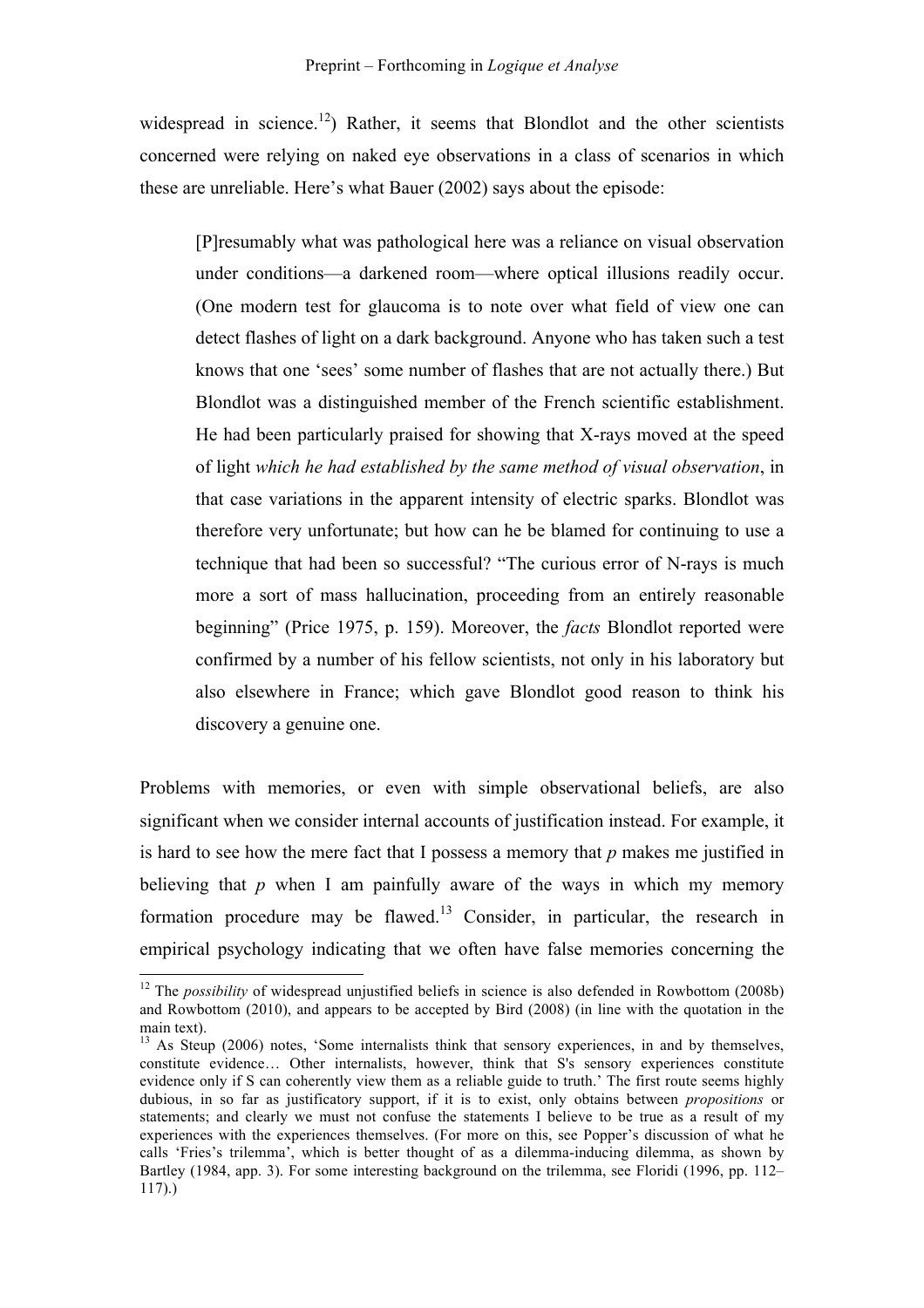sources of—and sometimes, therefore, of the reasons for which we came to hold—our (true) beliefs.<sup>14</sup> (And note that this research does not only concern odd scenarios. On the contrary, several are commonplace.)

Besides, there are also actual situations in which theories, and predictions made by those theories, are uncritically maintained in the face of contradictory evidence. Think of poor Mpemba, the Tanzanian student who was ridiculed by his teacher and classmates for claiming that warm ice cream mix can freeze faster—or at the very least can *start to freeze faster—*than cold mix placed in the same freezer, and later claiming that the same was true of water. Mpemba certainly had the last laugh—see Mpemba and Osborne (1969), and Esposito et al. (2008)—although he was fortunate to encounter a physicist willing to take his claim seriously enough to test it (and displayed admirable courage in raising the question in public in spite of the aggressive dogmatism he had repeatedly been confronted with).<sup>15</sup> In short, anything that (superficially) looked to challenge Newton's law of cooling was typically dismissed by those better versed in physics than Mpemba. And the worry is that belief in said law, gained by testimony, was not sufficient to grant good reasons for believing that hot water would never start to freeze faster than cold, *in the face of testimony to the contrary by someone who had done an appropriate experiment*.

A natural objection is that the source of the testimony—and in particular, the (perceived) expertise of the testifier—is relevant. Why take a school child seriously, in the face of the theory of a genius, and the might of the scientific establishment? My answer is twofold. First, the experiment is extremely easy to conduct; it was well within the abilities of Mpemba, as it is most teenagers. (Think of what justification there was, if any, for the teacher to fail to repeat it at least once. Failure to repeat, with ample opportunity to do so easily, plausibly removed any initial justification for believing Mpemba to be wrong.) Second, there are independent physical reasons not to be confident that Newton's law of cooling is gospel. As Osborne puts it, recounting his initial reaction to Mpemba's claim: 'everyday events are seldom as simple as they

<sup>&</sup>lt;sup>14</sup> See, for example, Schacter et al. 1984, Jacoby et al. 1989, and Kelley and Lindsay 1993.<br><sup>15</sup> The dogmatism was not confined to Mpemba's school. Osborne writes: 'At the University College in Dar es Salaam I asked a young technician to test the facts. The technician reported that the water that started hot did indeed freeze first and added in a moment of unscientific enthusiasm: "But we'll keep on repeating the experiment until we get the right result."'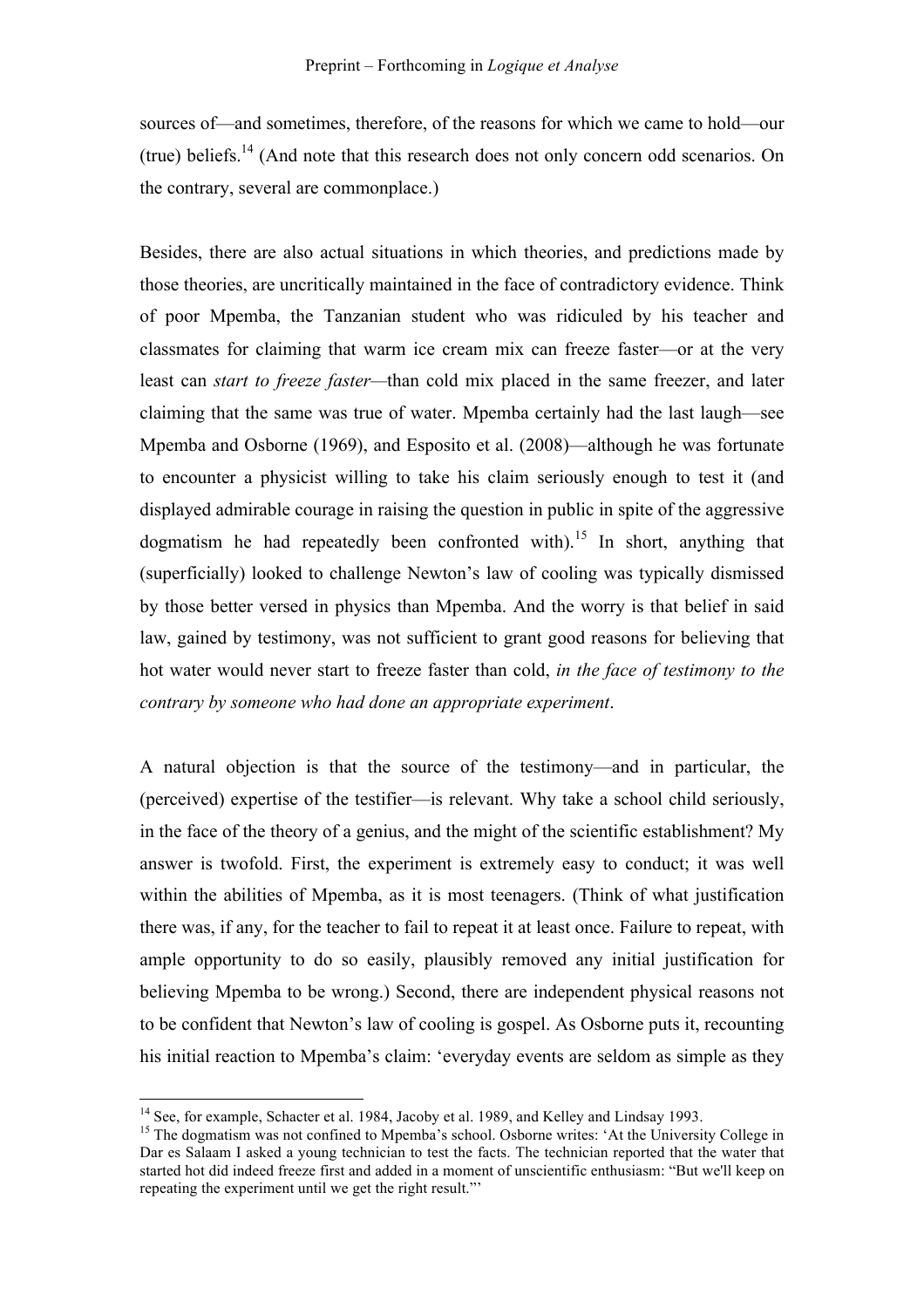seem and it is dangerous to pass a superficial judgment on what can and cannot be … it was possible that the rate of cooling might be affected by some factor I had not considered' (Mpemba and Osborne 1969, 173–174).<sup>16</sup>

Obviously I have not done full justice to the intricacies of accounts of justification in epistemology, or even come close, in the above. But the claim that unjustified beliefs are *sometimes* present in science *and more particularly the background assumptions employed by scientists*, is hardly objectionable. This is all I require in order for my overarching argument to go through.

I should add that even justified true beliefs are not normally taken to constitute knowledge, due to the Gettier (1963) problem. This is yet another reason to insist that *b* should not be understood as 'background knowledge', when we consider actual cases. (See also the thought experiments, and more detailed discussion of different construals of knowledge and justification, in Rowbottom (2010).) In short, it suffices for justified true beliefs falling short of knowledge to sometimes be present.

### **4. 'Background Knowledge' without Truth?**

Naturally, background assumptions used in actual science may also be false. Sometimes these assumptions may be rather simple, e.g. concern the number of planets in the solar system (in the case of the prediction of the paths of certain heavenly bodies). Other times they may be more complex, in so far as *b* may involve theories other than *h*; when the famous experiment in 1919 was conducted in order to examine whether light bends around the sun, for example, various theories other than general relativity were explicitly or implicitly taken for granted. The telescopes used were constructed on the basis of theories of optics. The results were taken to concern light, *qua* theoretical electromagnetic entity, in so far as Maxwell's equations were not questioned. Telescopically observed deviations in the apparent position of stars were not attributed to atmospheric effects. And this was ultimately due to theoretical notions such as index of refraction.

<sup>&</sup>lt;sup>16</sup> Keep Duhem's thesis in mind. The law of cooling does not, taken alone, issue in any predictions. Hence one simple explanation of the Mpemba effect, for example, might have been evaporation.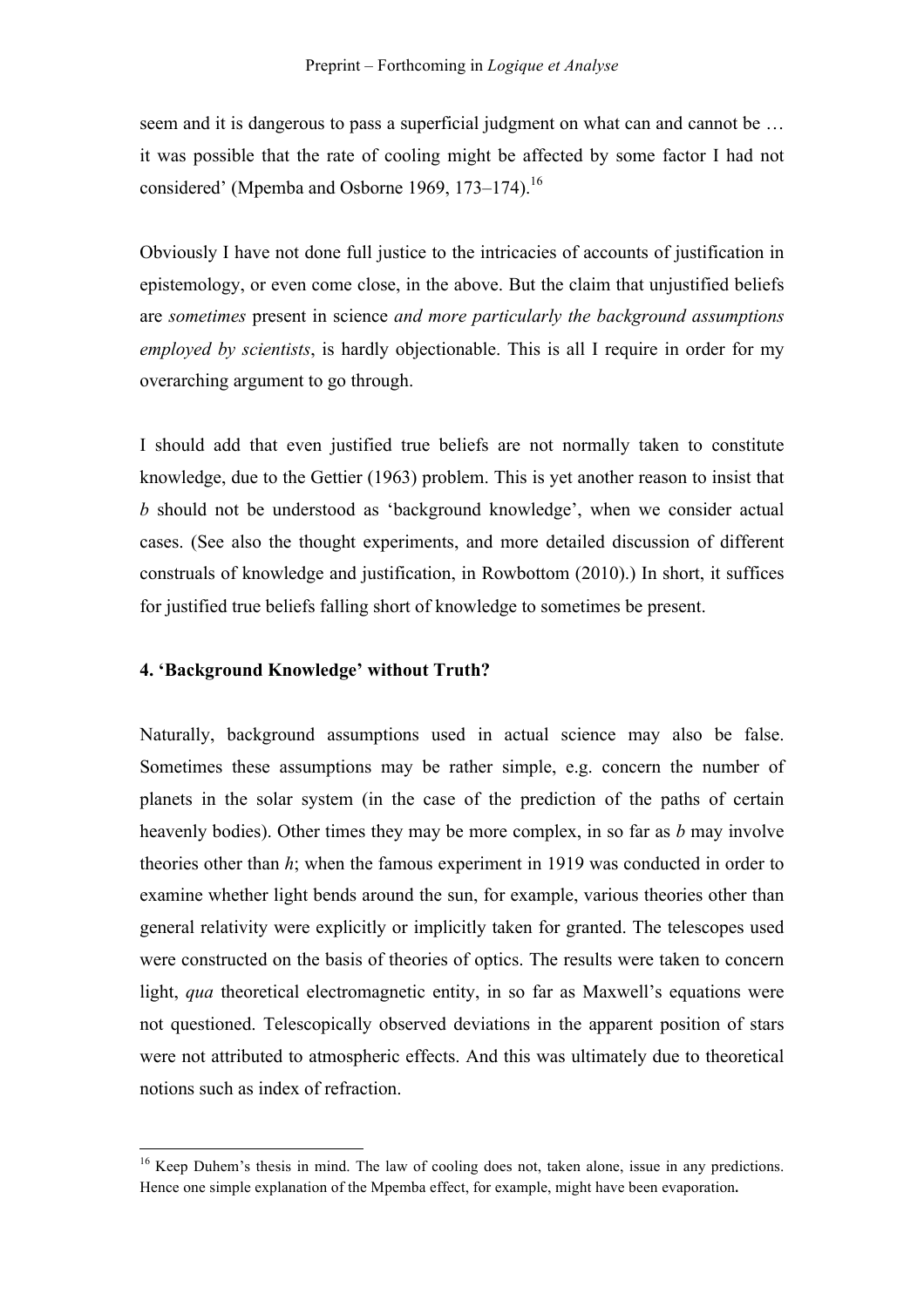However, one might argue that the *real* confirmation values are determined by the subset of scientific statements classified as true, at some time *t*, *which are true*. And once we have made confirmation an objective matter to the extent that it need not concern (individual or group) mental states at a particular time, as suggested above, this move appears far less unreasonable than it otherwise might. If one follows Floridi (2004, 2005) in thinking that all information is true, one might also maintain the view that 'background information' is an appropriate replacement for 'background knowledge'.

So should we hold that all information is true? I will not go into this issue in any serious depth here, for fear of straying too far from the central topic of this paper. Instead, suffice it to say that I am in two minds about whether a more lax notion of information would be appropriate. At first blush, "Darrell Rowbottom is six foot two inches tall" contains information about me despite its falsity (strictly speaking). But I suppose one might insist that this is an elliptical way of expressing "Darrell Rowbottom is approximately six foot two", in everyday discourse. So far so good, but matters become more complex and troublesome when we consider scientific models. Everyone now agrees that Rutherford's planetary model of the atom is false. Yet it may nevertheless hold valuable information about the atom that is not exhausted by the true observational consequences that can be derived from it (in combination with appropriate auxiliary hypotheses). In particular, some of the structure of the solar system may be present in the atom—the relation between the planets and the Sun may mirror that between the electrons and the nucleus in some respects, e.g. with respect to relative sizes, for instance—and thus we may think that we are informed about the atom to some extent in virtue of possessing such a model. It is also natural to think that science can progress through the development of models that bear better structural resemblances to their targets than their predecessors.<sup>17</sup>

Champions of the view that all information is true may respond by arguing that a number of true analogical statements can be derived from such models, e.g. 'Nuclei are bigger than electrons', and that *this* is the sense in which they are informative (and can be more or less so). Indeed, I discuss such analogical statements in Rowbottom

<sup>&</sup>lt;sup>17</sup> One also makes progress in understanding science by changing the models in terms of which one thinks. See, for example, Collins and Gentner (1987).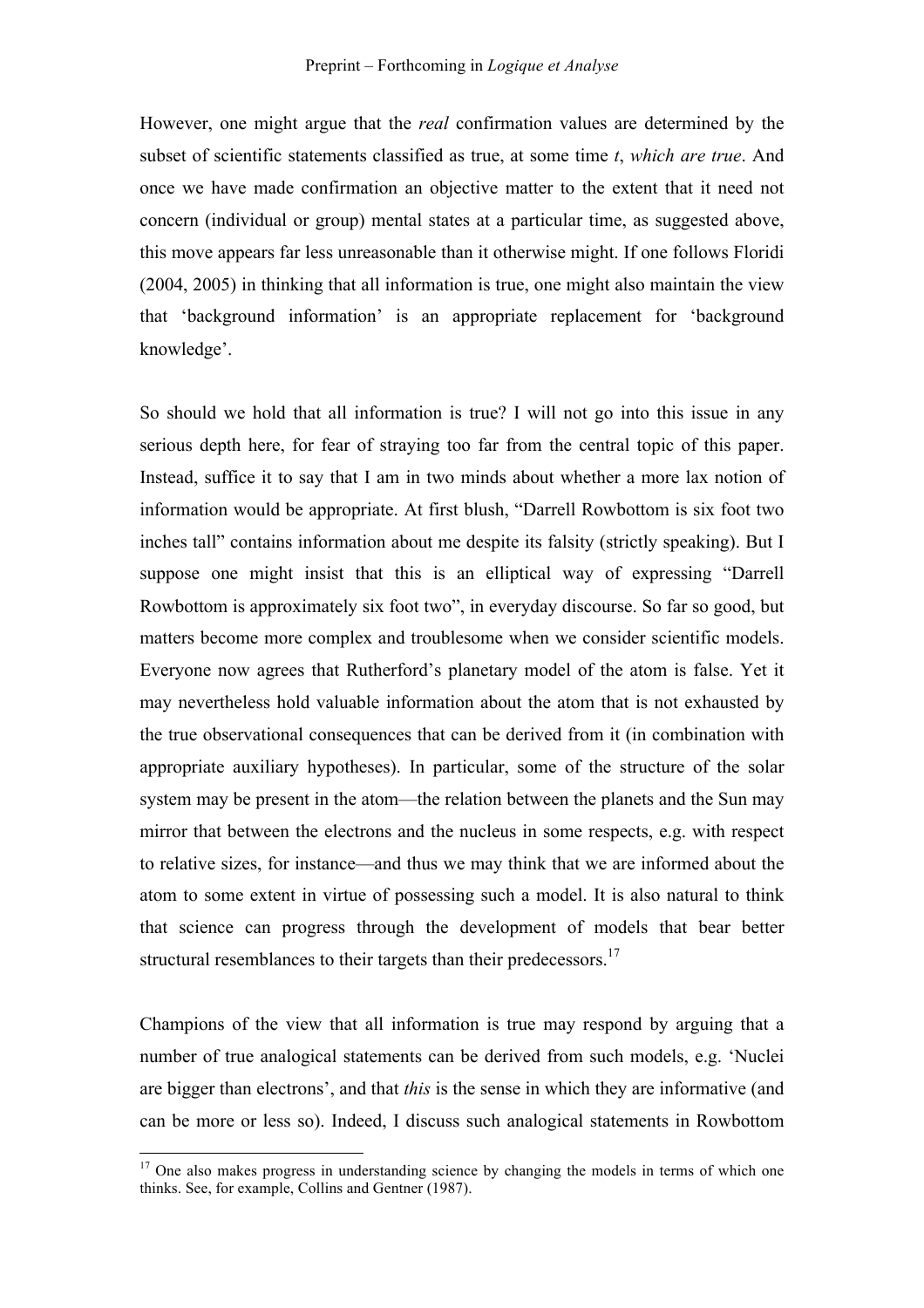(2011). However, it remains to be seen whether such a strategy will ultimately do the trick because it is unclear that all the information present in a model should be thought of as propositional.<sup>18</sup>

For present purposes, then, let me just say that even if one insists all information is true, it does not follow that *b* should be understood as background knowledge rather than background information. The result, rather, is that one route to arguing that *b*  should not be understood as background knowledge—that often we are interested in how confirmed a theory is relative to propositions which are classified as true but are actually false<sup>19</sup>—is precluded. For the record, I should add that I currently prefer the view that information may be false, and that *b* should be allowed to include false statements.<sup>20</sup>

#### **Acknowledgements**

Thanks to Jon Williamson and two anonymous reviewers for comments on earlier versions of this paper. Special thanks to Patrick Allo for reading several versions of the paper, and for numerous suggestions about how to improve it. Finally, I am grateful to the British Academy for supporting some of my work on the paper.

#### **References**

Allo, P. 2010. 'Putting Information First: Luciano Floridi and the Philosophy of Information', *Metaphilosophy* 41, 247–254.

Allo, P. 2011. 'The Logic of "Being Informed" Revisited and Revised', *Philosophical Studies* 153, 417–434.

 <sup>18</sup> This is one reason why I am more inclined toward a *representational* theory of information, where *<sup>x</sup>* contains information about *y* in virtue of bearing an appropriate representational relation to *y*, which I hope to have the opportunity to articulate and explore on another occasion.

<sup>&</sup>lt;sup>19</sup> Naturally a defender of the view that *b* should be construed as background knowledge may suggest that we are interested, rather, in the counterfactual question of how well confirmed the theory would be *if* those propositions were really true. The only obvious criticism of this suggestion proceeds from general worries about the possible veracity of counterfactual claims. So if we can avoid counterfactual talk in our discourse concerning confirmation, so much the better.<br><sup>20</sup> Williamson (2010, pp. 4–6) agrees with this, in advancing his view that our evidence is just what we

take for granted.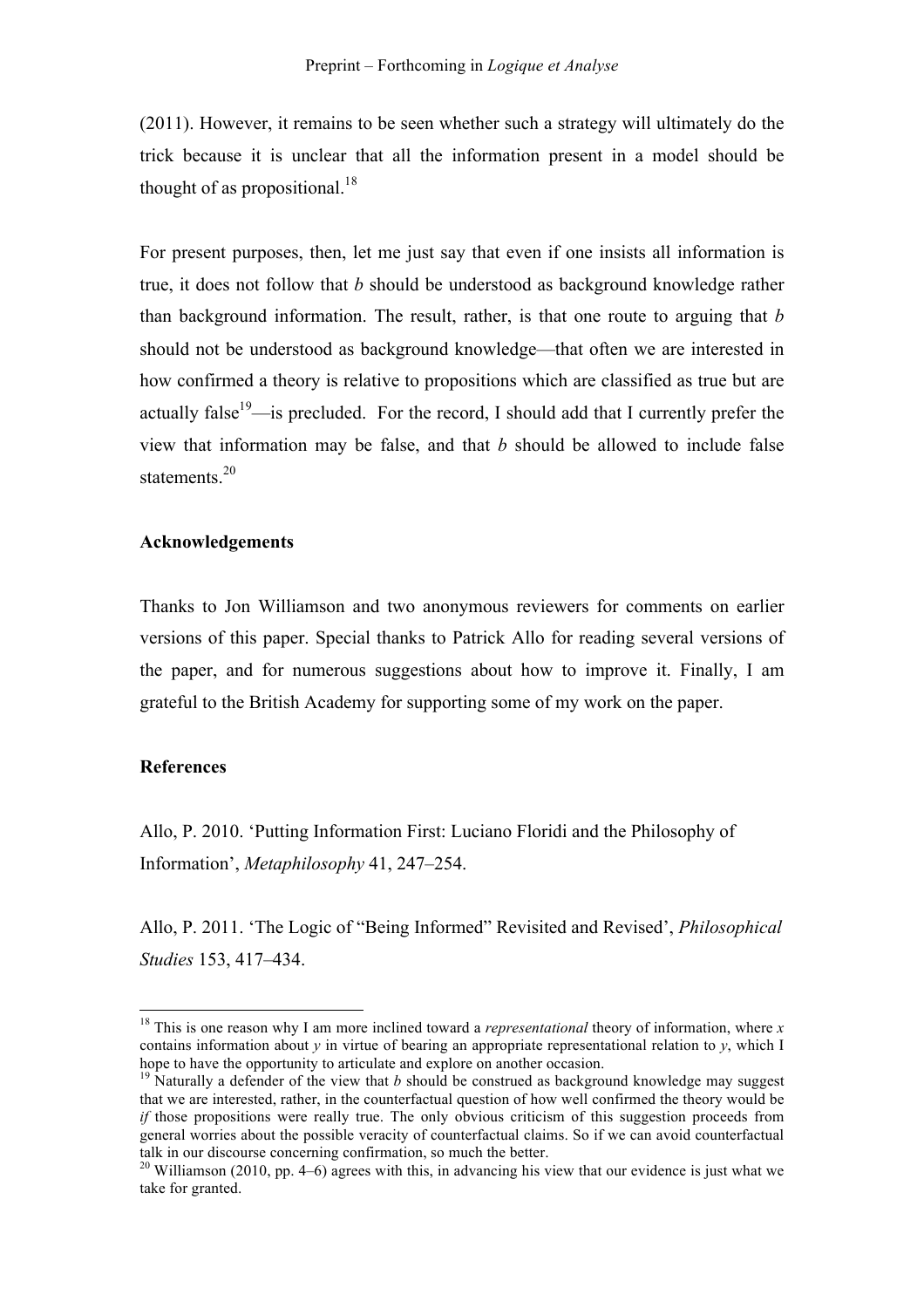Audi, R. 1994. 'Dispositional Beliefs and Dispositions to Believe', *Nous* 28, 419–434.

Bartley, W. W. 1984. *The Retreat to Commitment*. La Salle: Open Court.

Bauer, H. H. 2002. '"Pathological Science" is not Scientific Misconduct (Nor is it Pathological)', *Hyle – International Journal for Philosophy of Chemistry* 8, 5–20.

Bird, A. 2007. 'What is Scientific Progress?', *Noûs* 41, 64–89.

Bird, A. 2008. 'Scientific Progress as Accumulation of Knowledge: A Reply to Rowbottom', *Studies in History and Philosophy of Science* 39, 279–281.

Carnap, R. 1962 [1950]. *Logical Foundations of Probability*. Chicago: University of Chicago Press, 2nd Ed.

Chisholm, R. 1977. *Theory of Knowledge*. Englewood Cliffs: Prentice Hall, 2nd ed.

Collins, A. and Gentner, D. 1987. 'How People Construct Mental Models', in D. Holland and N. Quinn (eds), *Cultural Models in Thought and Language*, pp. 243–265. Cambridge: Cambridge University Press.

De Finetti, B. 1974. *Theory of Probability: A Critical Introductory Treatment, Volume 1*. London: John Wiley & Sons.

De Finetti, B. 2008. *Philosophical Lectures on Probability: Collected, Edited, and Annotated by Alberto Mura*.

Dunn, J. M. 2008. 'Information in Computer Science', in J. Van Benthem and P. Adriaans (Eds), *Handbook on the Philosophy of Information*, pp. 581–608. Amsterdam: Elsevier.

Eells, E. and Fitelson, B. 2000. 'Measuring Confirmation and Evidence', *Journal of Philosophy* 97, 663–672.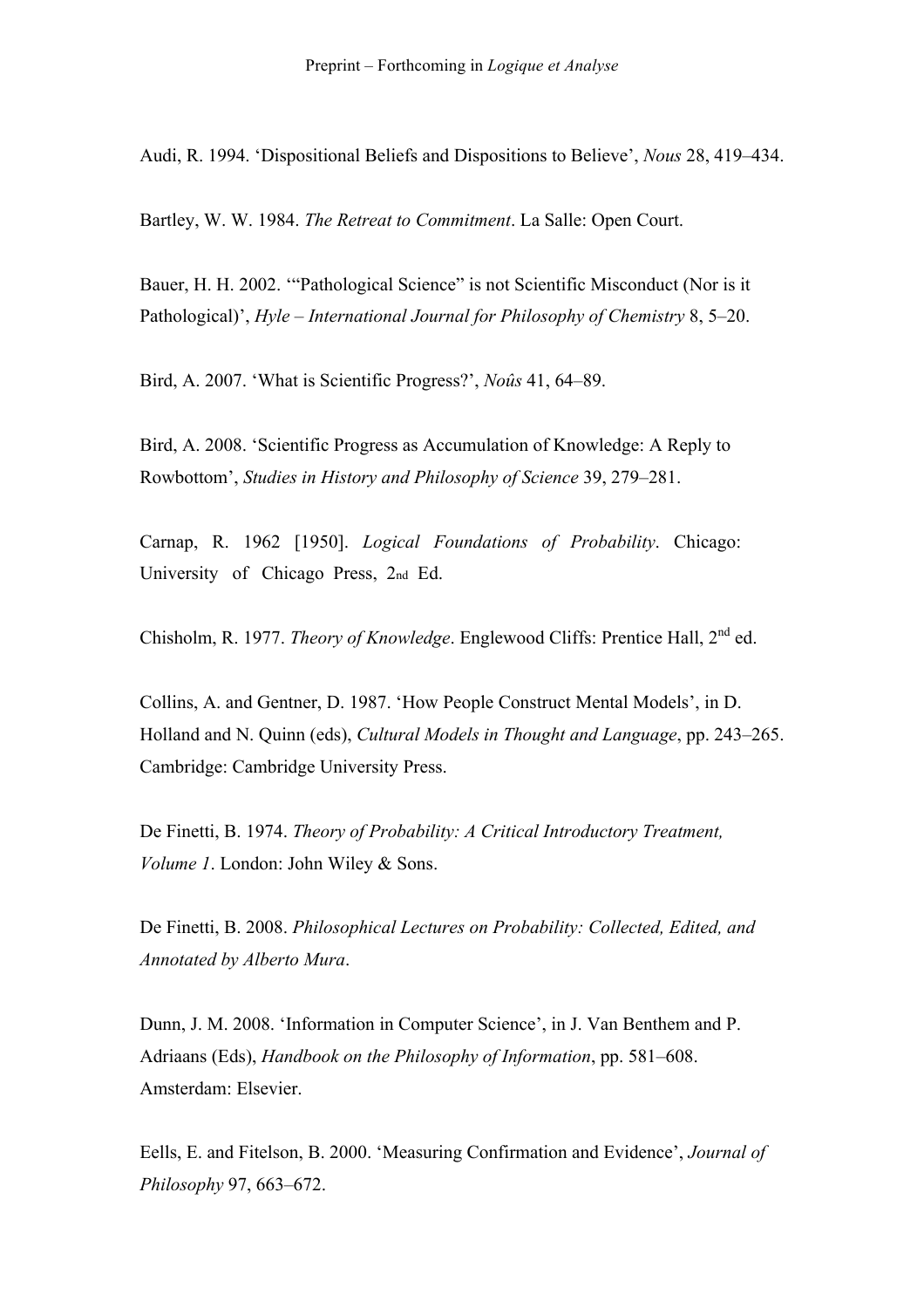Esposito, S., De Risi, R., and Somma, L. 2008. 'Mpemba Effect and Phase Transitions in the Adiabatic Cooling of Water Before Freezing', *Physica A* 387, 757– 763.

Floridi, L. 1996. *Scepticism and the Foundation of Epistemology: A Study in the Metalogical Fallacies*. Leiden: Brill.

Floridi, L. 2004. 'Outline of a Theory of Strongly Semantic Information', *Minds and Machines* 14, 197–222

Floridi, L. 2005. 'Is Information Meaningful Data?', *Philosophy and Phenomenological Research* 70, 351–370.

Gettier, E. L. 1963. 'Is Justified True Belief Knowledge?', *Analysis* 23, 121–123.

Gillies, D. A. 1991. 'Intersubjective Probability and Confirmation Theory', *British Journal for the Philosophy of Science* 42, 513–533.

Huber, F. 2007. 'Confirmation and Induction', *Internet Encyclopedia of Philosophy*, URL: http://www.iep.utm.edu/conf-ind/

Huber, F. 2008. 'Milne's Argument for the Log-Ratio Measure', *Philosophy of Science* 75, 413–420.

Keynes, J. M. 1921. *A Treatise on Probability*. London: Macmillan.

Jacoby, L. L., C. Kelley, J. Brown, and J. Jasechko. 1989. 'Becoming Famous Overnight: Limits on the Ability to Avoid Unconscious Influences of the Past', *Journal of Personality and Social Psychology* 56, 326–338.

Kelley, C. M. and D. S. Lindsay. 1993. 'Remembering Mistaken for Knowing: Ease of Retrieval as a Basis for Confidence in Answers to General Knowledge Questions', *Journal of Memory and Language* 32, 1–24.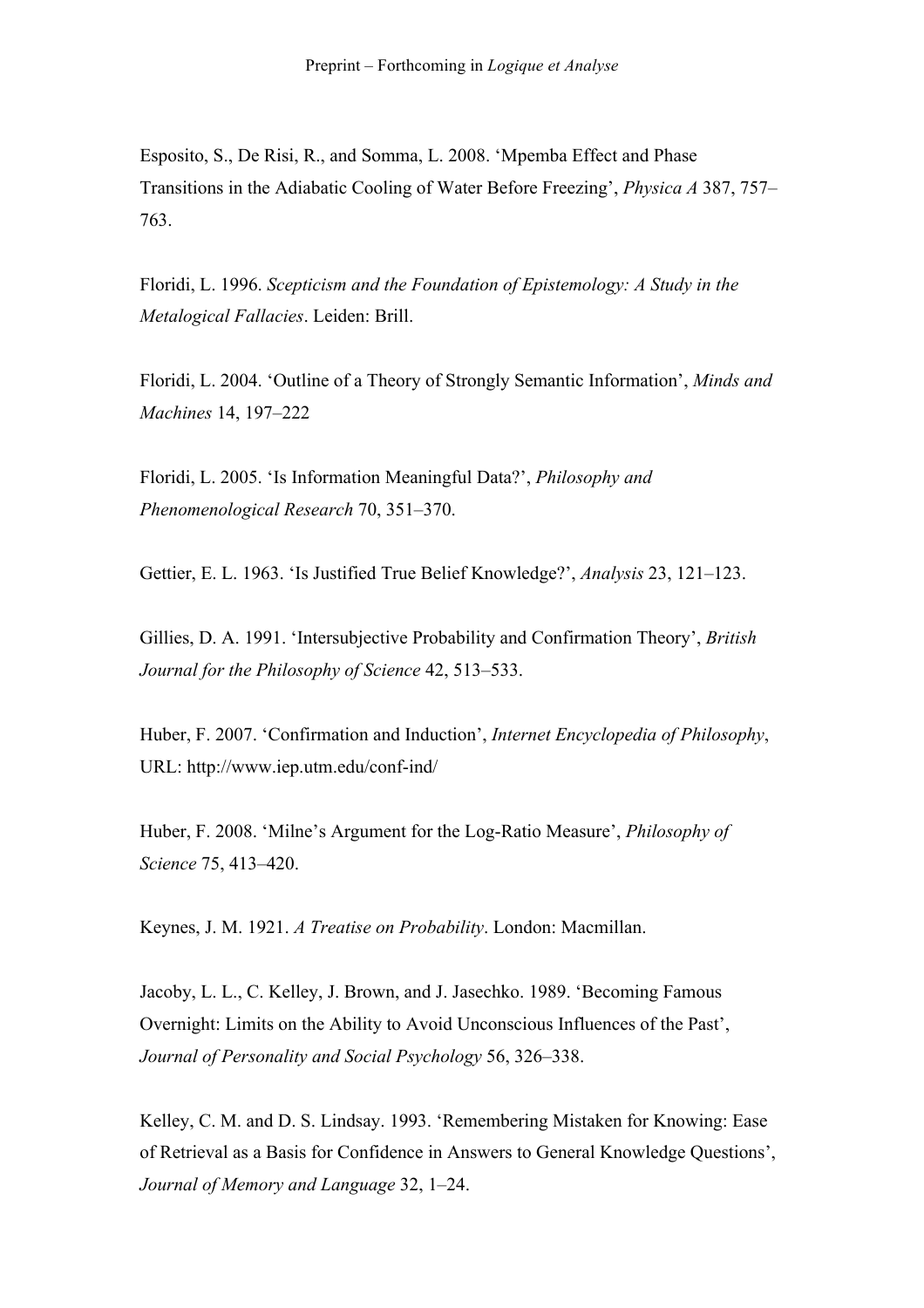Lagemann, R. T. 1977. 'New Light on Old Rays: N Rays', *American Journal of Physics* 45, 281–284.

Langmuir, I. 1985. 'Pathological Science: Scientific Studies Based on Non-existent Phenomena', *Speculations in Science and Technology*, 8, 77–94.

Milne, P. 1996. 'Log[P(h/eb)/P(h/b)] Is the One True Measure of Confirmation', *Philosophy of Science* 63, 21–26.

Mpemba, E. B. and Obsorne, D. G. 1969. 'Cool?', *Physics Education* 4, 172–175

Nye, M. J. 1980. 'N rays: An Episode in the History and Psychology of Science', *Historical Studies in the Physical Sciences*, 11, 125-56

Popper, K. R. 1968. 'Epistemology Without a Knowing Subject', in B. van Rotselaar and J. F. Staal (eds), *Logic, Methodology and Philosophy of Science III*, pp. 333–373. Amsterdam: North-Holland.

Popper, K. R. 1972. *Objective Knowledge: An Evolutionary Approach*. Oxford: Oxford University Press.

Popper, K. R. 1983. *Realism and the Aim of Science*. London: Routledge.

Price, D. de S. 1975. *Science Since Babylon*. New Haven: Yale University Press.

Roediger, H. L. and McDermott, K. B. 1995. 'Creating False Memories: Remembering Words Not Presented in Lists', *Journal of Experimental Psychology: Learning, Memory and Cognition* 21, 803–814.

Rowbottom, D. P. 2008a. 'Intersubjective Corroboration', *Studies in History and Philosophy of Science* 39, 124–132.